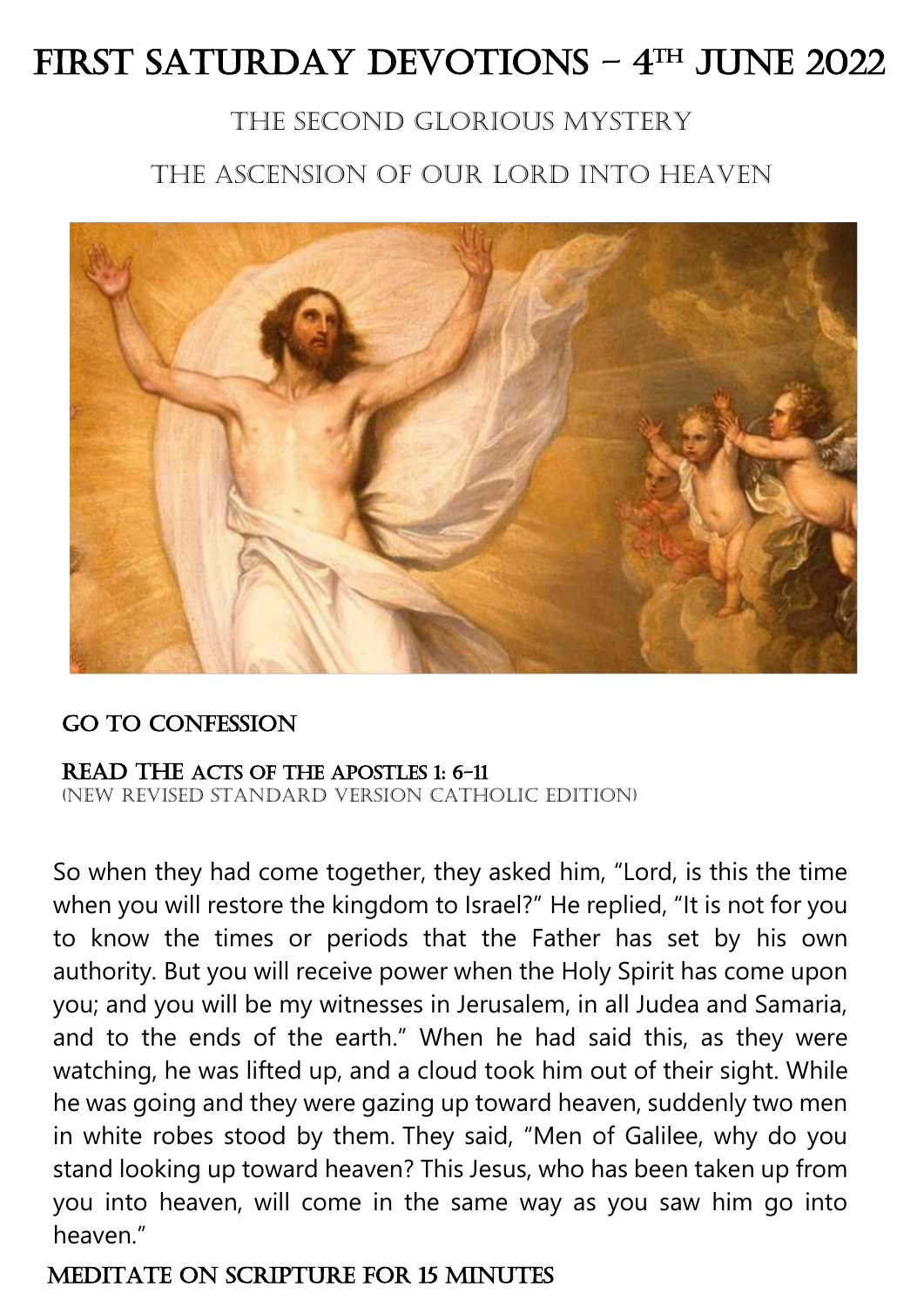## **REFLECTION**

In this time after the Ascension of Our Lord and during the novena of Pentecost we need to ponder the Old Testament connection to Elijah being taken to heaven in a chariot. The second Book of Kings tells us Elijah did not die, but entered heaven alive "in a whirlwind," carried away "in a chariot of fire." Alongside Enoch and Our Blessed Lady and the worthy tradition of St Joseph, he is the only other person to be taken bodily into heaven. The departure of Elijah helped the Church Fathers to see a prefiguration of Our Lord's own Ascension into Heaven alive, after His Death and Resurrection and our own Destination there when, after the Lord comes again, our bodies will be reunited with our soul. We are told "Suddenly two men dressed in white garments stood beside them. They said, 'Men of Galilee, why are you standing there looking at the sky?'" (Acts 1:10-11). The powerful message of the Ascension makes us realise that looking upward can lead us to forget that He has not left us orphans. As we open our lives to God sanctified by the grace of a sacramental and devotional life it helps us to turn our gaze downward, realising as the Catechism reminds us "that the Lord entered heaven once and for all, to intercede constantly for us as mediator who guarantees for us the permanent outpouring of the Holy Ghost."

# Questions to ponder

- What would be "the Kingdom of Israel" that we would hope the Lord to restore in our life today. What are the things separate from Christ?
- How can we purify them in order to be citizens both of earth and heaven for ourselves, our families, for our neighbours (believers or not)?
- How can we prepare ourselves to receive the Holy Spirit promised by Christ?
- Are we earnestly desiring to receive Him like the Apostles gathered with Our Lady in the Upper room?
- Who is the Holy Spirit for me?
- Is He a person to whom I pray and relate as easily as I do with the Father and the Son?
- Can Our Lady help me hasten towards the Lord putting Him at the centre of life?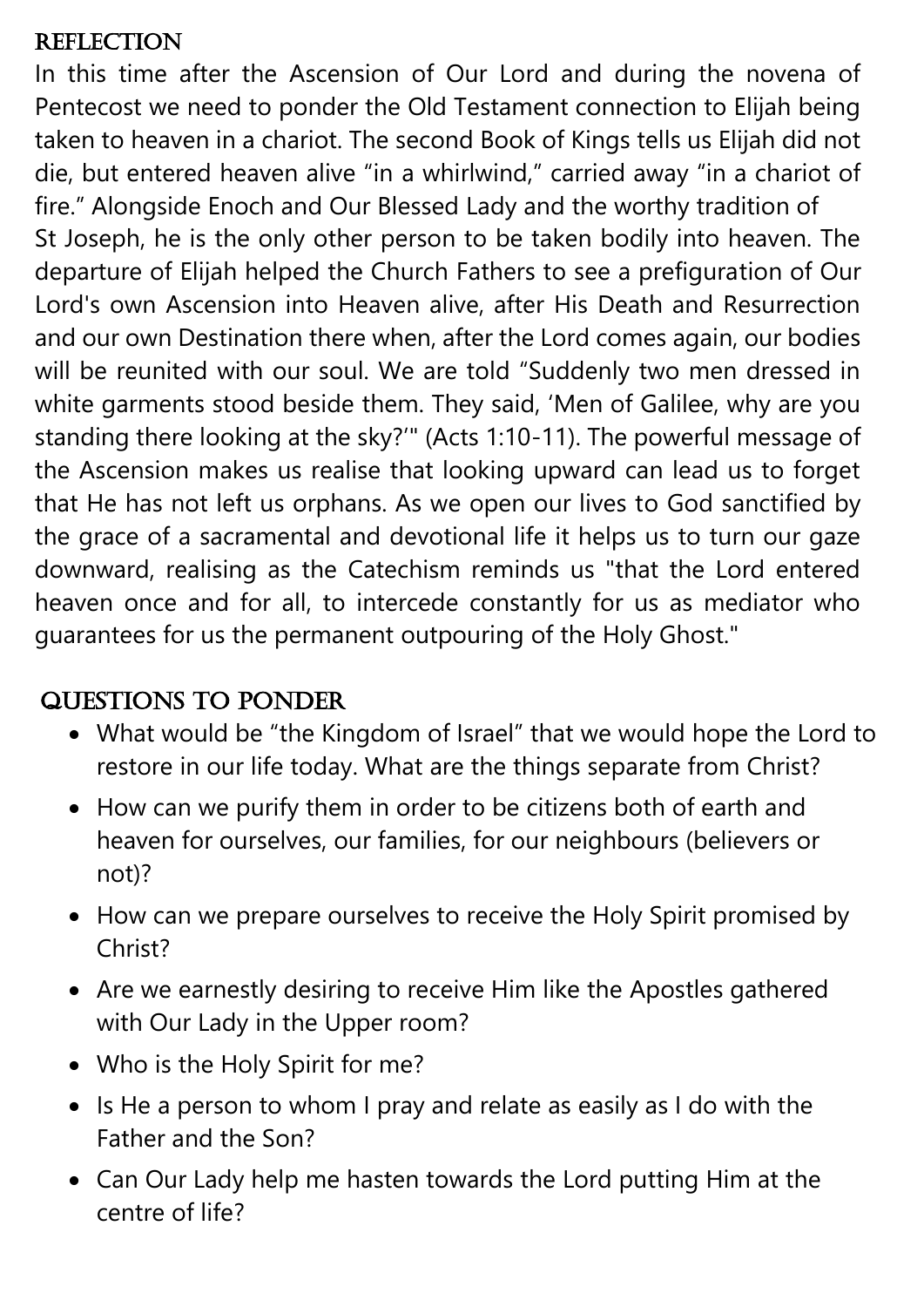## Pray the holy rosary

# Prayers of Reparation

### Act of Reparation to the Immaculate Heart of Mary

Most Holy Virgin, and Our Mother, we listen with grief to the complaints of your Immaculate Heart surrounded with the thorns placed therein at every moment by the blasphemies and ingratitude of ungrateful humanity. We are moved by the ardent desire of loving you as Our Mother and of promising a true devotion to Your Immaculate Heart. We therefore kneel before You to manifest the sorrow we feel for the grievances that people cause You, and to atone by our prayers and sacrifices for the offenses with which they return your love. Obtain for them and for us the pardon of so many sins. Hasten the conversion of sinners that they may love Jesus Christ and cease to offend the Lord, already so much offended. Turn your eyes of mercy toward us, that we may love God with all our heart on earth and enjoy Him forever in Heaven.

## The Angel's PrAyer

Most Holy Trinity—Father, Son and Holy Spirit—I adore Thee profoundly. I offer Thee the most precious Body, Blood, Soul and Divinity of Jesus Christ, present in all the tabernacles of the world, in reparation for the outrages, sacrileges, and indifferences whereby He is offended. And through the infinite merits of His Most Sacred Heart and the Immaculate Heart of Mary, I beg of Thee the conversion of poor sinners.



### Act of Consecration to the Immaculate Heart of Mary O Immaculate Heart of Mary, Queen of Heaven and Earth, and tender Mother of men, in accordance with thy ardent wish made known at Fatima, I consecrate to thy Immaculate Heart myself, my brethren, my country and the whole human race. Reign over us, Most Holy Mother of God, and teach us how to make the Heart of Thy Son, Our Lord Jesus Christ reign and triumph in us even as It has reigned and triumphed in thee. Reign over us, dearest Mother, that we may be thine in prosperity and in adversity; in joy and in sorrow; in health and in sickness; in life and in death. O most compassionate Heart of Mary, Queen of Virgins, watch over our minds and our hearts and preserve them from the deluge of impurity which thou didst lament so sorrowfully at Fatima. We want to be pure like thee. We want to atone for the many sins committed against Jesus and thee. We want to call down upon our country and the whole world the peace of God in justice and charity. Therefore, we now promise to imitate thy virtues by the practice of a Christian life without regard to human respect. We resolve to receive Holy Communion on the First Saturday of every month and to offer thee five decades of the rosary each day together with our sacrifices in a spirit of reparation and penance. Amen.

## The Pardon Prayer

My God, I believe, I adore, I hope, and I love Thee! I ask pardon for those who do not believe, do not adore, do not hope and do not love Thee.